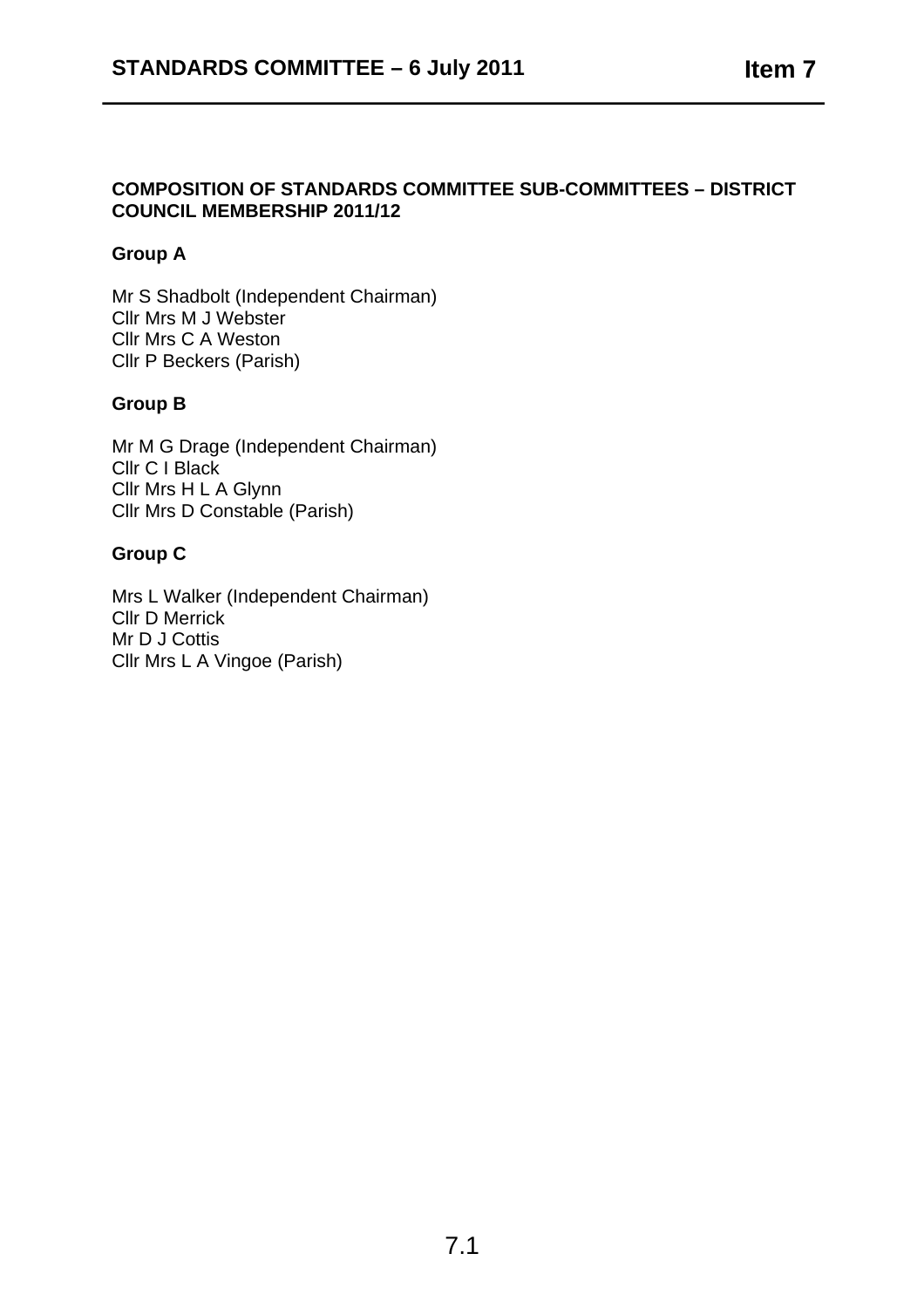#### **1 LOCAL INVESTIGATIONS AND DETERMINATIONS – ANNUAL SUMMARY 2010/11**

1.1 The Standards Committee receives an annual summary of local investigations and determinations. A summary of matters dealt with in the 2010/11 Municipal Year is appended.

# **2 RECOMMENDATION**

2.1 It is proposed that the Committee **RESOLVES** to receive the Annual Summary of Local Investigations and determinations for the 2010/11 Municipal Year.

Albert Bugeja

Head of Legal, Estates and Member Services